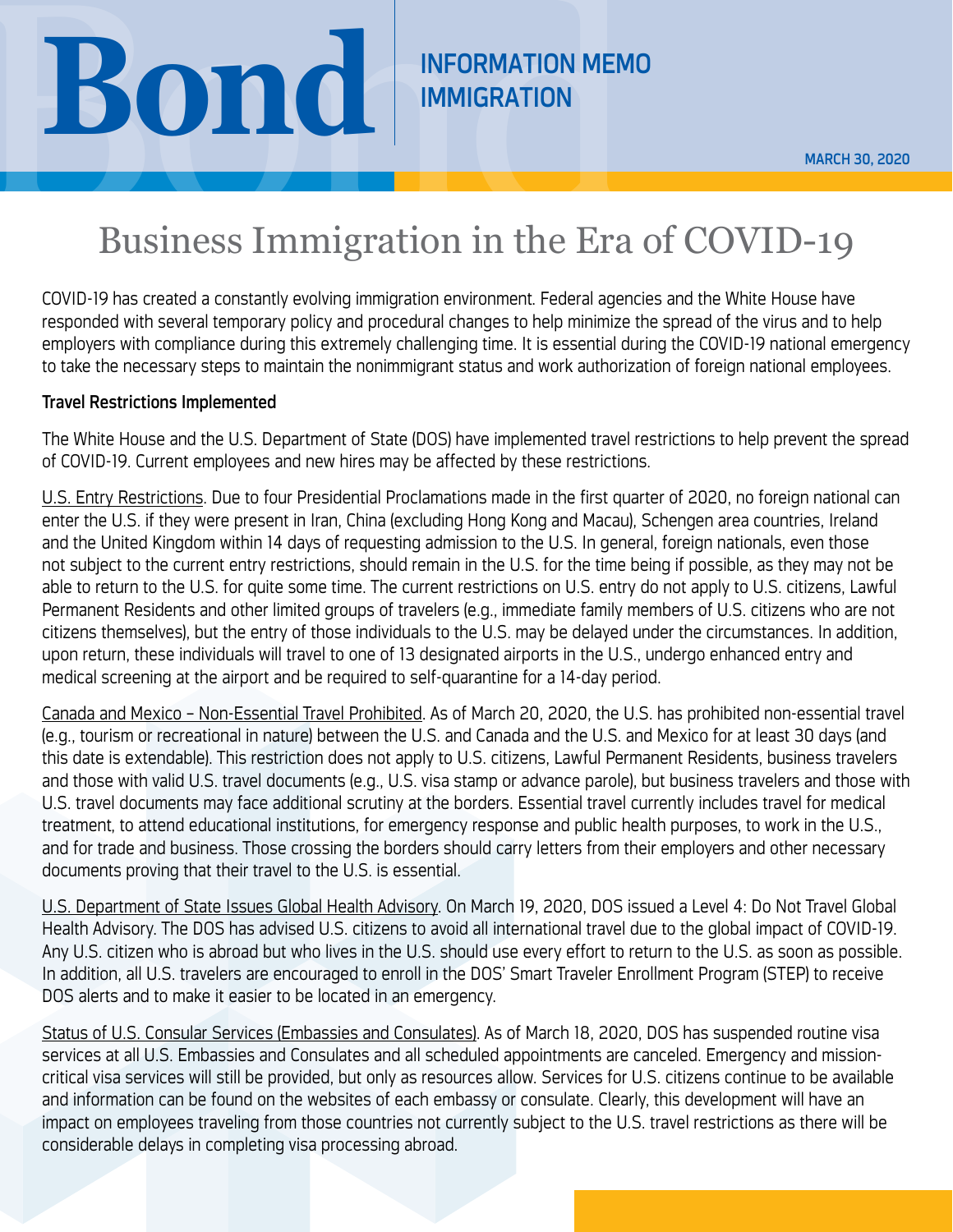#### Updates from U.S. Citizenship and Immigration Services

The U.S. Citizenship and Immigration Services (USCIS) has issued a few directives that affect employers and their foreign national employees.

USCIS Closes Offices to Public. On March 18, 2020, USCIS announced that it would be closing its offices to the public through April 1, 2020 and that, as a result, all routine, face-to-face services including interviews and biometrics are suspended. On March 25, 2020, USCIS extended this closure through April 7, 2020. This date will most likely be extended again. At this time, USCIS will continue to perform duties that do not involve contact with the public (e.g., processing petitions, issuing requests for evidence, etc.), so employers should continue to file petitions for both new hires and existing employees.

Premium Processing Suspended. Unfortunately, the processing of most immigration petitions just became even more challenging when, on March 20, 2020, USCIS temporarily suspended premium processing services on all I-129 (e.g., H-1B, O-1, etc.) and I-140 (employment-based permanent residence) petitions until further notice. Under the premium processing program, for an additional filing fee of \$1,440, employers could file Form I-907 with USCIS and request that their I-129 and I-140 petitions be processed within 15 calendar days. As a result of this suspension, for those petitions filed before March 20, 2020 that were not yet accepted by USCIS, USCIS will reject the Form I-907 and return the \$1,440 fee. For petitions filed and accepted before March 20, 2020, USCIS will issue a refund to employers only if no agency action (e.g., approval, denial, request for evidence, etc.) is taken by USCIS in the 15-calendar day premium processing period. With this service suspended, the processing backlogs at USCIS will only continue to mount and it may be difficult or even impossible to onboard a new foreign national employee at this time.

Electronically Reproduced Original Signatures Greenlit. If there is any good news from USCIS during the COVID-19 national emergency, it is that USCIS is finally stepping into the 21st century and, as of March 21, 2020, is accepting all forms and documents with electronically reproduced original signatures – scanned, faxed, photocopied or similarly reproduced – instead of "wet" signatures. Employers must retain the original documents with the "wet" signatures in case they are requested by USCIS. This policy change will make things easier for employers and their legal counsel when preparing and submitting new immigration petitions to USCIS.

Extended Time to Respond to RFEs and NOIDs. On March 27, 2020, USCIS advised that applicants and petitioners who receive a request for evidence (RFE) or notice of intent to deny (NOID) dated between March 1 and May 1, 2020 will be given 60 additional calendar days after the response deadline set forth in the RFE or NOID to respond to the RFE or NOID.

### Considerations for H-1B Visa and Other Nonimmigrant Employees

While COVID-19 has created a host of challenges, there are unique challenges to ensuring that H-1B visa and other nonimmigrant employees remain in status and eligible to work in the U.S.

LCA Compliance Issues. As a result of the COVID-19 national emergency, many employees, including H-1B visa employees, are working remotely from home or another location. For H-1B visa employees, a change in work location may trigger compliance issues related to the Labor Condition Application (LCA) which certifies to the U.S. Department of Labor (USDOL) and USCIS the geographical area where the employee will be working and that the salary to be paid to the employee meets the prevailing wage for that position in said geographical area.

According to a FAQ issued by the USDOL's Office of Foreign Labor Certification (OFLC) on March 20, 2020, a new LCA is not required if the H-1B employee is simply moving to a new job location within the same geographical area covered by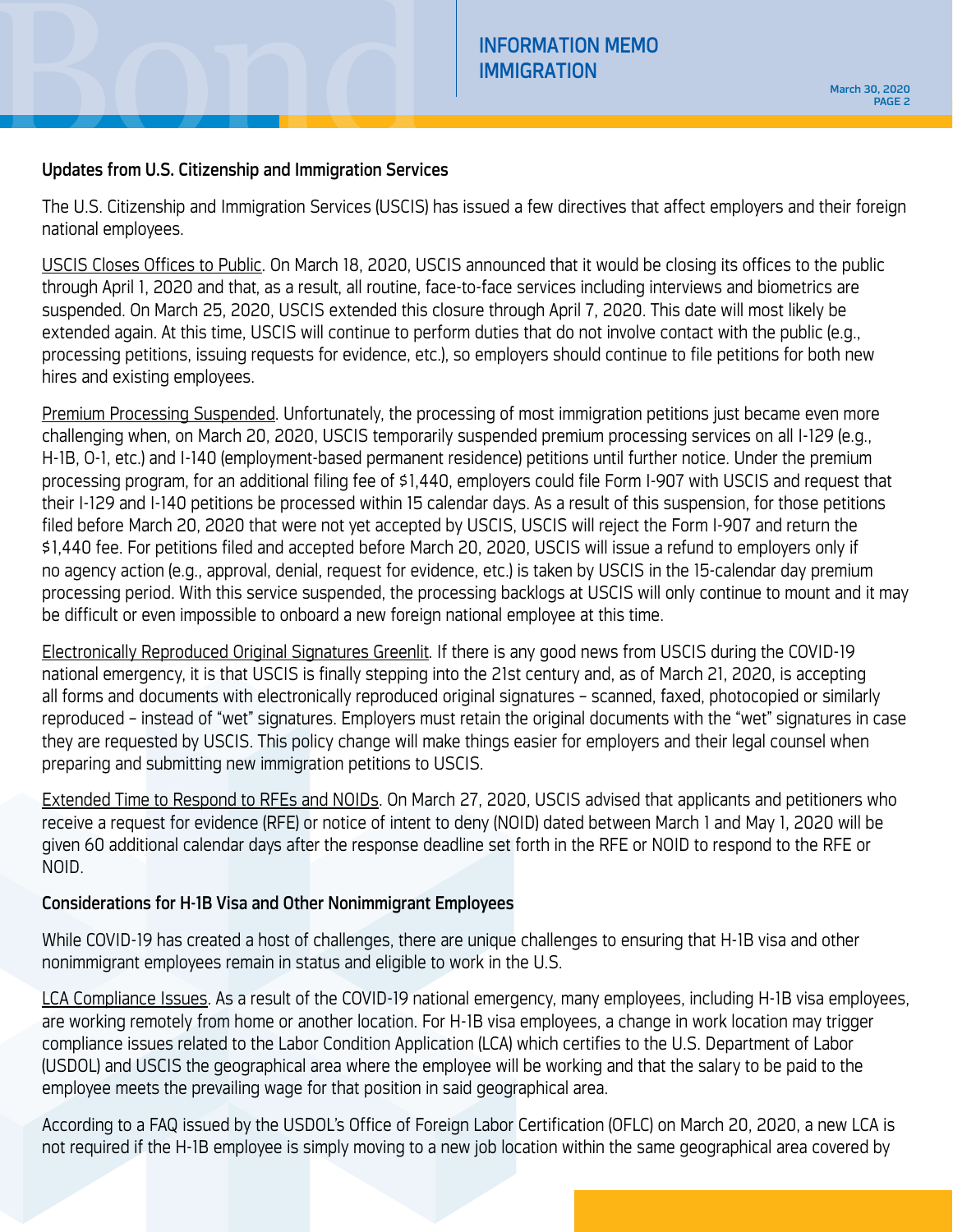INFORMATION MEMO<br>IMMIGRATION MEMO<br>the approved LCA. If the move is to a geographical area not covered by the approved LCA or includes a material change in<br>the terms and conditions of the H-1B visa employee's employment th the approved LCA. If the move is to a geographical area not covered by the approved LCA or includes a material change in the terms and conditions of the H-1B visa employee's employment, the employer would have to obtain a new LCA and file an amended H-1B visa petition with USCIS. The Public Access File also must be updated to include the new LCA.

Under USDOL regulations, on or before the date any H-1B visa worker begins work at a new location, employers must provide either electronic (can be done through company intranet, by e-mail or other form of electronic distribution) or hard-copy notice for a total of 10 calendar days at the new worksite location. For those H-1B employees who are working in their homes, the LCAs must be physically posted in their homes for 10 calendar days. As a result of service disruptions created by COVID-19, USDOL will consider the notice timely when placed as soon as practical and no later than 30 calendar days after the worker begins work at the new location. For LCAs filed with USDOL in connection with new H-1B visa petitions, employers can also meet the 10-calendar day notice requirement electronically. This notice requirement must be completed on or within 30 days before the date of the LCA filing with the USDOL.

Other Nonimmigrant Employees. For other foreign national employees who are not in H-1B visa status and who are working remotely or at another worksite, it is important for employers to consider the changes in employment and ensure compliance with immigration regulations. For instance, F-1 employees on optional practical training (OPT) should review changed employment conditions and report any necessary changes through the Student and Exchange Visitor Information System (SEVIS).

Some foreign national employees may choose to remain outside the U.S. during the COVID-19 national emergency or are unable to return to the U.S. at this time. These individuals may be able to work remotely from the countries where they are residing, but employers are advised to make sure that this is permissible under the laws of the countries where the employees are located. Tax implications should also be reviewed by a tax professional.

Timely Filing of Petitions with USCIS. With everything that is going on, it is important for employers to timely file immigration petitions on behalf of foreign nationals they are intending to employ and on behalf of those employees who need their current status extended. For the latter, employers must file extension petitions before their status expires for them to continue working uninterrupted.

#### Form I-9 Compliance

Under Section 274A of the Immigration and Nationality Act, employers are required to review an employee's identity and employment authorization documents in the employee's physical presence. However, with companies working entirely remotely as a result of COVID-19, this requirement obviously cannot be met. Thankfully, on March 20, 2020, the Department of Homeland Security (DHS) announced its "Flexibility in Completing Form I-9." As a result of this policy change, the Form I-9 physical presence requirements are deferred for employers for 60 days or within three business days after termination of the COVID-19 national emergency, whichever comes first. Under this policy change, the rules are as follows:

- Section 1 of Form I-9 must still be completed on or before the employee's start date. Employers are permitted to inspect the employee's documents remotely (e.g., over video link, fax or e-mail, etc.) and obtain, inspect and retain copies of the documents within three business days in order to complete Section 2 of Form I-9.
- After normal business operations resume and employers can physically inspect documents in front of an employee, employers should enter "COVID-19" as the reason for the physical inspection delay in the Additional Information field in Section 2 of Form I-9. Physical inspection must occur within three business days once normal operations resume.